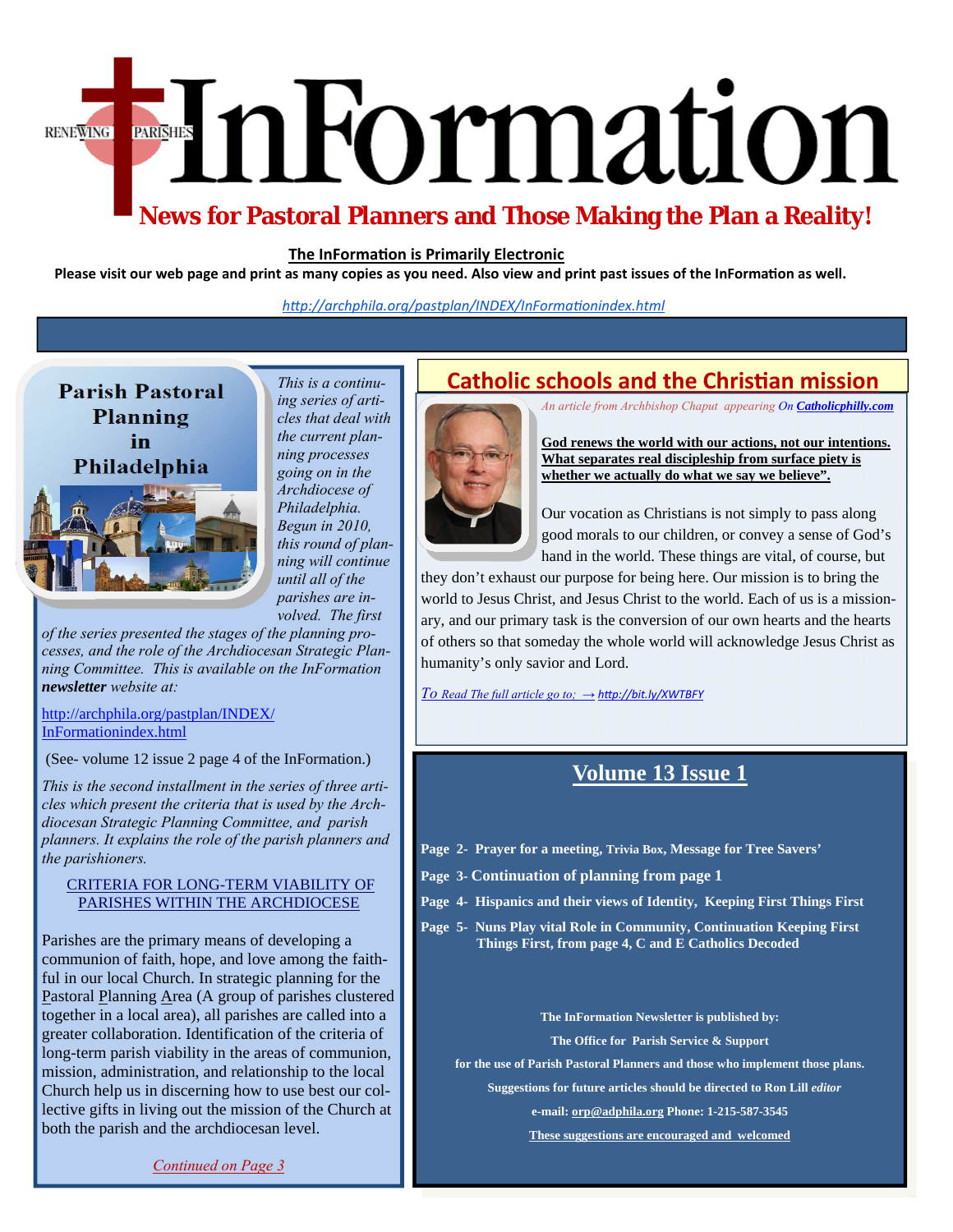









#### GATHERING PRAYER

Leader: Spirit of the living God, come and breathe your life anew. Ignite the talents and gifts of everyone assembled here.

All: Come. Stir up our hearts!

- Leader: Open our eyes to see the creative possibilities of every situation.
- **All:** Come. Stir up our hearts!

Leader: Spirit of compassion, who transforms the face of the earth.

**All:** Come. Stir up our hearts!

**Leader:** Let us pray together:

All: Come, Holy Spirit, Spirit of the living God,

Be with us here today as we seek a renewal of your gifts to us.

Refresh and renew us from your springs of living water.

Pray in us that we may be at one with you and with each other. Speak to us, as each heart needs to hear.

Act in us for the life of our Church and our world.

Holy Spirit, dwell in us that your light may shine through us, and that in our hearts you may find your home.

Reading: "*Creation is at the heart of Pentecost. The story of the first Christian Pentecost began in fear and ended in joy ... or has it ended? Is it not our invitation to live a new day? It took an*  unmistakable manifestation of God's power to shake off fear and *replace it with the bold proclamation: 'Peace be with you.'* 

*The Spirit generates unity among us. No act of faith can be made, no good work accomplished without the sustaining power of the Holy Spirit, this spirit of unity. No one is less or better. All the lines of separation and status have been forever erased. One Pentecost day a group of very ordinary people were touched by the flame of the Spirit and a transformation took place as they began to act out of courage, grace, jubilation, tenacity and all sorts of wonderful virtues that had lain dormant inside them. What occurred that day could very well occur today, and the Spirit may be looking to us to be the flame to make that happen. Our word of encouragement , our kindness, our love could well effect a Pentecost in someone unbeknownst to us at the time of its delivery."* 

-"That We May Have Life" (IHM Sisters, Scranton Pa.)



 **NOTABLE QUOTE "Amid so much darkness, we need to see the light of hope and to be men and women who bring hope to others," ..."Don't be afraid of goodness or even tenderness," … "Let us not forget that hatred, envy and pride defile our lives. Being protectors, then, also means keeping** 

**watch over our emotions, over our hearts," Pope Francis,** 

**The Mass of the beginning of the Petrine ministry, March 19, 2013** 

**http://news.discovery.com/human/life/pope-francis-installation-130319.htm** 

**Trivia Question** 

**How many Philly Catholic parishioners delivered meals to shut ins last year See page 3 for answer** 



Note:

## **Print as many copies as you need but remember the trees!** Phone 215-587--3545 Email orp@adphil.org

#### Has your parish or pastoral planning area

#### entered into a planning Process?

Do you need a professional Facilitator?

The Office for Parish Service and Support maintains a list of highly skilled professionals to assist you.

Contact at: The Archdiocese of Philadelphia

222 N. 17th street, rm. 216, Phila. Pa. 19103

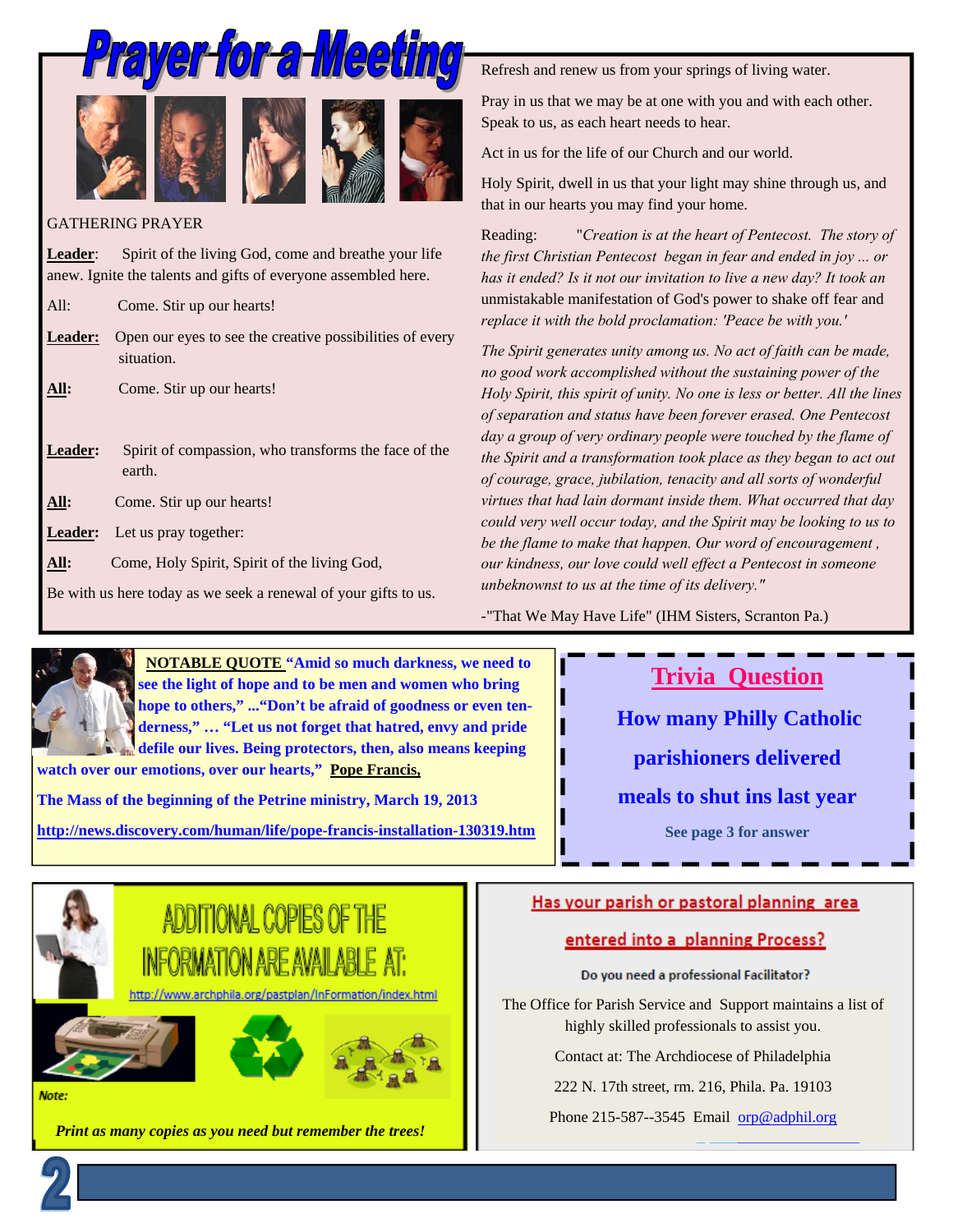**Parish Pastoral** Planning in Philadelphia



*Cont. from page 1* 

The Archdiocesan Strategic Planning Committee has identified the following criteria for long-term viability of parishes:

Communion – A viable parish celebrates

an engaging liturgy, that meets the sacramental needs of the faithful. It also offers faith formation opportunities for all ages and provides compassionate pastoral care. The parish utilizes the time, talent, and treasure of its laity in support of parish life and the local Church. It caringly carries out its local mission and that of the Archdiocese of Philadelphia and the universal Church.

#### The committee considers:

- Reverent, engaging liturgy and music
- Well attended liturgies
- Number of registered active members / households
- Population projections for the area to 2030
- Degree of participation indicated through Sunday Mass attendance
- Number of: marriages, baptisms, funerals
- Weekly and Holyday Mass attendance
- Eucharistic devotions
- Sacrament of Penance/Reconciliation
- Appropriate number of priests and deacons available to administer the sacraments
- Quality, comprehensive, life-long faith formation and religious education programs (pre school, elementary, middle and senior high, and adult)
- Compassionate pastoral care for the sick, the dying, the grieving, and others in need
- Significant lay participation in support of parish life and the local Church

Mission– A viable parish makes the name of Jesus Christ known and loved by all through acts of charity, social justice, outreach, and evangelization

- Various programs and services complementing the sacramental offerings
- Conscious efforts to spread the Gospel and strengthen our parish community through evangelization
- Significant number of parishioners engaged in outreach, charity, and social justice
- Responsiveness to the pastoral needs of the wider community in which the parish exists

Administration – A viable parish is a good steward of the gifts God provides, as well as the contributions of parishioners. This good stewardship entails living within the means of the parish, adherence to sound administrative and financial practices, competent leadership and staff, and a vision for the future.

#### The committee evaluates:

- Compliance with archdiocesan policies, procedures and financial information for the parish
- Active finance council that helps analyze current and future financial trends.
- Active advisory councils, with recommendations put forth by the parish based on consultation with their Parish Pastoral Council, Parish Finance Council and Parishioners
- Trained, qualified and competent leaders in both paid staff and volunteer positions
- Just compensation for employees
- Regular supervision and annual evaluation of employees
- Consistent payment of financial obligations, including: regular operating expenses; insurance premiums; contributions to employee benefits and retirement funds', archdiocesan assessments; maintenance and capital needs; and appropriate accruals for the servicing of existing debt
- Reliable mechanisms for developing, implementing, and monitoring balanced budgets that: maintain sufficient reserve funds to contribute to a capital improvement fund for the long-term upkeep of facilities.
- Accurate record-keeping and timely reporting

Relationship to the Local Church – A viable parish intentionally cooperates with other parishes to create a cohesive fabric of ministry in the Archdiocese in order to more effectively live out the mission of the Church.

 Decisions about the locations for and types of ministries offered reflect: comprehensive ministry availability in an area without unnecessarily duplicating services; sensitivities to cultural needs; and demographic trends, including a community's age structure, ethnicities, total population, Catholicity, poverty index, and disposable incomes', parish location (proximity to other parishes, access, parking) institutional responsibilities of the parish (hospitals, nursing homes, etc.) and parish cemetery.



#### **This series of arƟcles by ; Dr. Robert Miller**

*The final installment will appear in the next issue of the InFormation It will describe the source of informaƟon about the parishes made available to everyone involved* 

## **Trivia Answer**

**3,020 Philly Catholic parishioners** 

**delivered meals to shut ins last year** 

"Renew, release, let go. Yesterday's gone. There's nothing you can do to bring it back. You can't "should've" done something. You can only DO something. Renew yourself. Release that attachment. Today is a new day!"— Steve Maraboli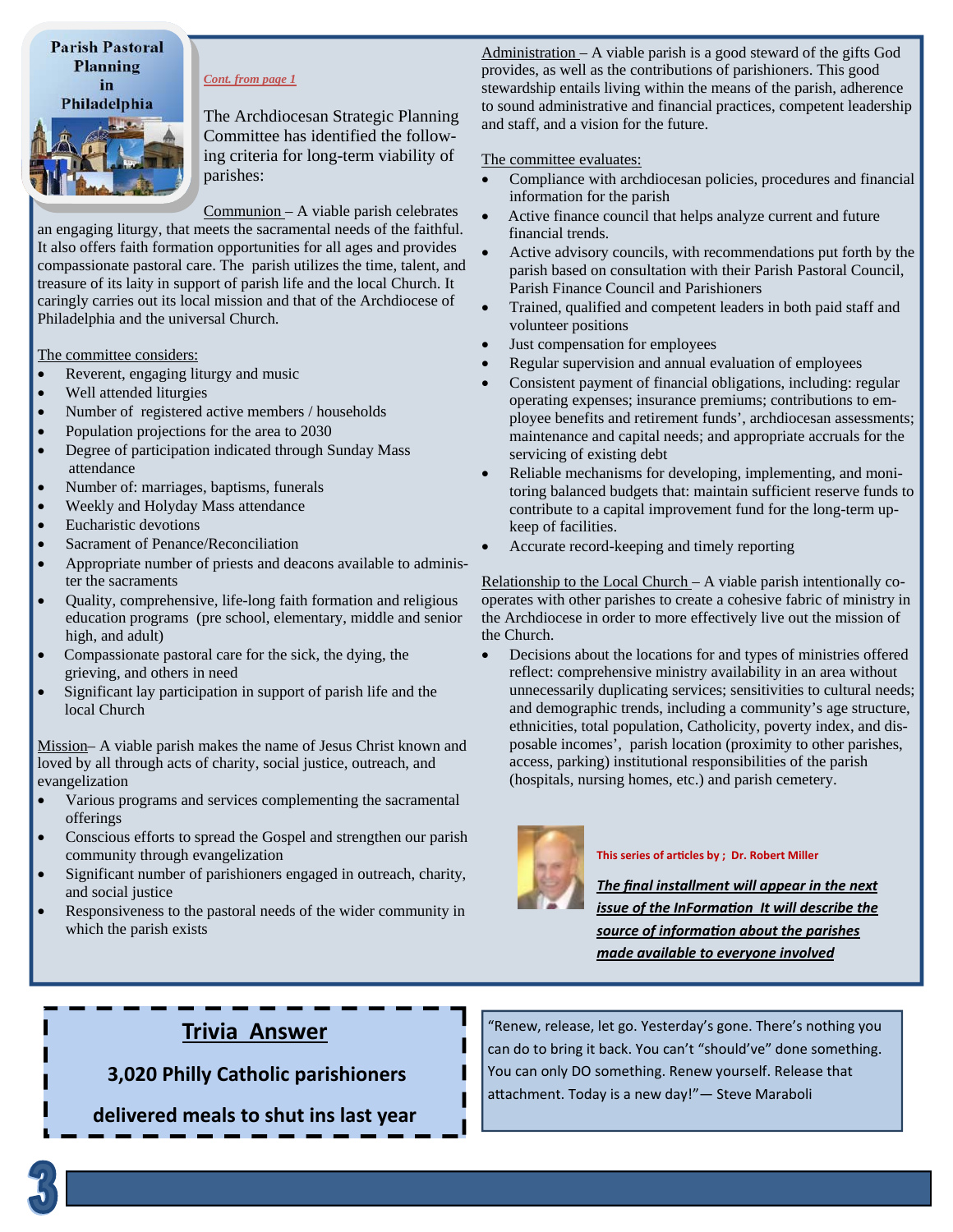

# **Hispanics and their Views of Identity**

Only about one-quarter (24%) of Hispanic adults say they most often identify themselves by "Hispanic" or "Latino," according to a new nationwide survey of Hispanic adults by the Pew Hispanic Center, a project of the Pew Research Center. About half (51%) say they identify themselves most often by their family's country or place of origin-using such terms as Mexican, Cuban, Puerto Rican, Salvadoran or Dominican. 21% say they use the term "American" most often to describe themselves. The share rises to 40% among those who were born in the U.S.

By a ratio of more than two-to-one, survey respondents say that the more than 50 million Latinos in the U.S. have many different cultures rather than a common culture. Respondents do, however, express a strong, shared connection to the Spanish language. More than eight-in-ten Latino adults say they speak Spanish, and nearly all say it is important for future generations to continue to do so.



## **Keeping first things first**

*According to Owen Phelps Ph.D. Director, Yeshua Catholic InternaƟonal Leadership InsƟtute:* 

What makes the Catholic Vision for Leading Like Jesus unique is our focus on S3 Leadership ‐‐ servant, steward and shepherd.

Many of you are familiar with these concepts. But no doubt some of you aren't. And all of us can use a reminder from time to time. So here's the 10‐second "elevator speech" outline.

**S1, Servant ‐ It's not about me.** 

**S2, Steward ‐ It's not mine.** 

#### **S3, Shepherd ‐ People are precious.**

Servant Leadership is not a new concept. The term dates to Robert Greenleaf's 1970 essay, The Servant as Leader. In that essay he wrote: The servant‐leader is servant first... It begins with the natural feeling that one wants to serve, to serve first. Then conscious choice brings one to aspire to lead. That person is sharply different from one who is leader first, perhaps because of the need to assuage an unusual power drive or to acquire material possessions...The leader‐ first and the servant‐first are two extreme types. Between them there are shadings and blends that are part of the infinite variety of human nature.

The difference manifests itself in the care taken by the servant‐first to make sure that other people's highest priority needs are being served. The best test, and difficult to administer, is: Do those served

grow as persons? Do they, while being served, become healthier, wiser, freer, more autonomous, more likely themselves to become servants? And, what is the effect on the least privileged in society? Will they benefit or at least not be further deprived?"

Greenleaf's four-question test is one that every aspiring leader should keep handy -- and administer to himself or herself often.

## **Keeping first things first**

Of course, the concept of true Servant Leadership dates back much further than Greenleaf's term because, as we never tire of pointing out, Jesus was the best servant leadership teacher and role model of all time. As I eagerly studied the incredible work of Greenleaf and others regarding the power of Servant Leadership to shape better individuals and organizations -- and thus a better world -- I also came to see that servant leadership by itself was not an adequate con‐ cept. To fully blossom, it had to be coupled with Steward Leadership (S2).

The reason is simple. Servant Leadership insists "it's not about me." But without Steward Leadership, "it's always mine" ‐‐ whether we are talking about the position one holds, the organization one leads, or the responsibility one has. And if it's mine, it's always about me.

So I decided that Servant Leadership and Steward Leadership should be given equal weight, and the notion of S2 Leadership took shape. I confess I was pretty pleased with myself. Shortly thereafter I was riding in an elevator

*ConƟnued on page 5*